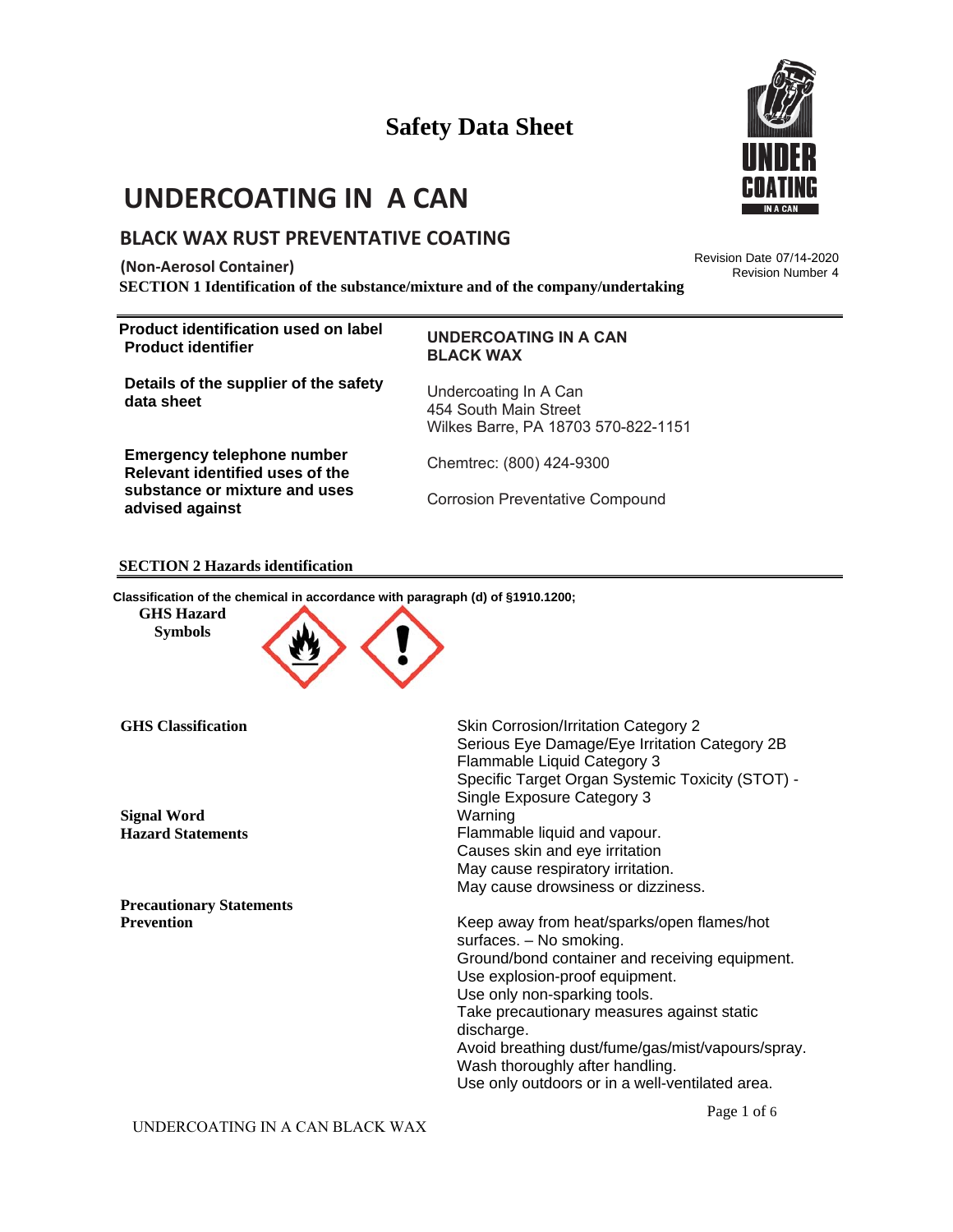# **Safety Data Sheet** Revision Date 07/14-2020

|                 | Wear protective gloves/protective clothing/eye            |
|-----------------|-----------------------------------------------------------|
|                 | protection/face protection.                               |
| <b>Response</b> | IF ON SKIN: Wash with plenty of soap and water.           |
|                 | IF ON SKIN (or hair): Remove/Take off immediately         |
|                 | all contaminated clothing. Rinse skin with                |
|                 | water/shower.                                             |
|                 | IF INHALED: Remove victim to fresh air and keep at        |
|                 | rest in a position comfortable for breathing.             |
|                 | IF IN EYES: Rinse cautiously with water for several       |
|                 | minutes. Remove contact lenses, if present and easy       |
|                 | to do. Continue rinsing.                                  |
|                 | Call a POISON CENTER or doctor/physician if you           |
|                 | feel unwell.                                              |
|                 | Specific treatment: None known                            |
|                 | If skin irritation occurs: Get medical advice/attention.  |
|                 | If eye irritation persists: Get medical advice/attention. |
|                 | Take off contaminated clothing and wash before            |
|                 | reuse.                                                    |
|                 | Use dry chemical, water fog, CO2, foam or sand/earth      |
|                 | for extinction.                                           |
| <b>Storage</b>  | Store in a well-ventilated place. Keep container tightly  |
|                 | closed.                                                   |
|                 | Store in a well-ventilated place. Keep cool.              |
|                 | Store locked up.                                          |
| <b>Disposal</b> | Dispose of contents/container in accordance with          |
|                 | local/regional/national/international regulation for      |
|                 | hazardous wastes.                                         |
|                 |                                                           |

| <b>SECTION 3 Composition/information on ingredients</b> |            |               |  |  |
|---------------------------------------------------------|------------|---------------|--|--|
| <b>Chemical Name</b>                                    | $CAS \#$   | $\frac{0}{0}$ |  |  |
| Hydrotreated light distillate (Petroleum)               | 64742-47-8 | $50 - 70$     |  |  |

Note: Specific chemical identities and/or exact percentages have been withheld as a trade secret.

| <b>SECTION 4 First aid measures</b> |                                                                                                                                                                                                         |
|-------------------------------------|---------------------------------------------------------------------------------------------------------------------------------------------------------------------------------------------------------|
| <b>Inhalation</b>                   | If symptoms are experienced remove source of contamination or move victim to fresh air and<br>obtain medical advice.                                                                                    |
| Eyes                                | Flush eyes with plenty of water for at least 20 minutes retracting eyelids often. Tilt the head to<br>prevent chemical from transferring to the uncontaminated eye. Get immediate medical<br>attention. |
| <b>Skin Contact</b>                 | Wash with soap and water. Get medical attention if irritation develops or persists.                                                                                                                     |
| <b>Ingestion</b>                    | Do not induce vomiting and seek medical attention immediately. Provide medical care<br>provider with this SDS. If vomiting occurs, lean victim forward to reduce risk of aspiration<br>into lungs.      |
| <b>Note to Doctor</b>               | Treat symptomatically.                                                                                                                                                                                  |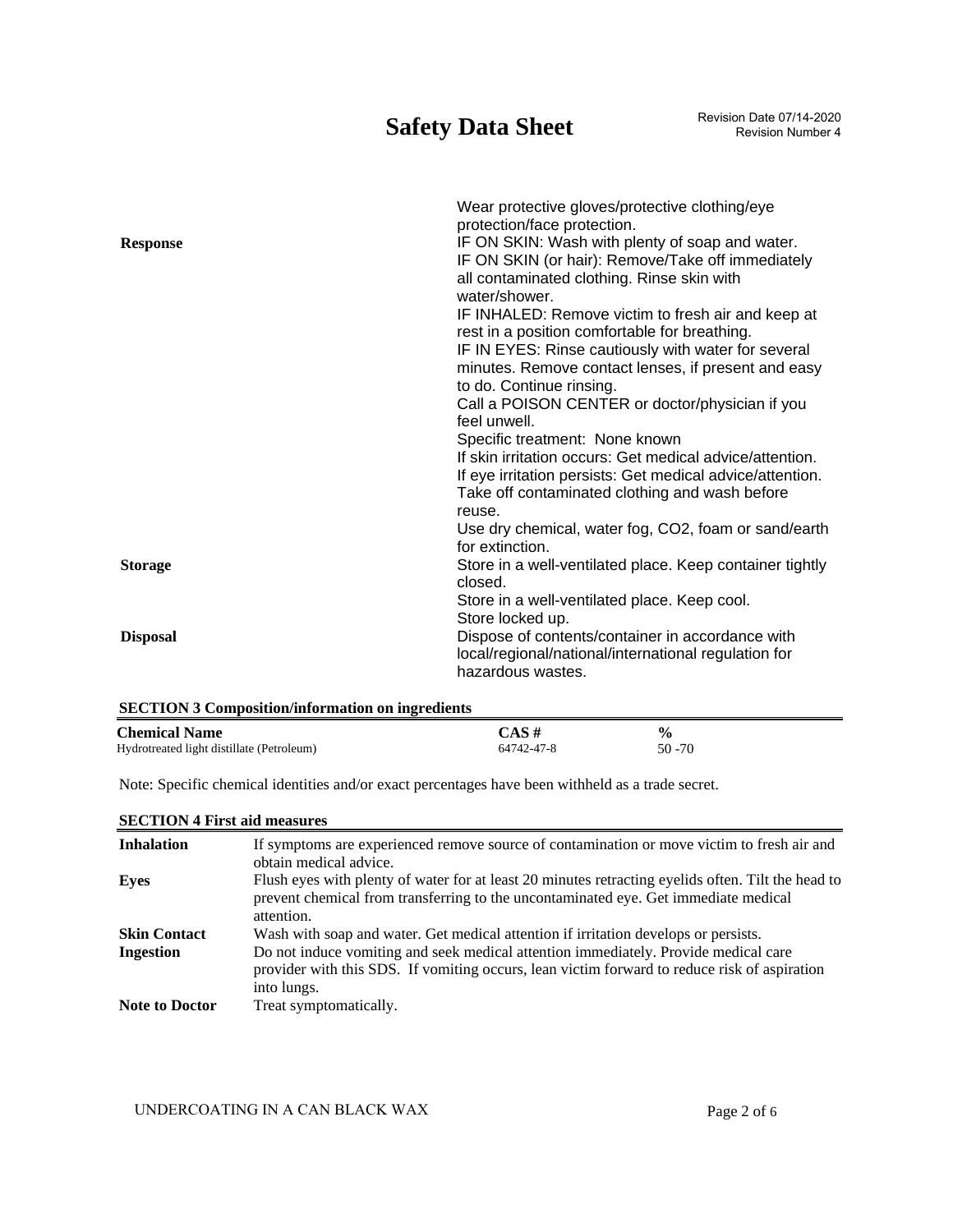| <b>SECTION 5 Firefighting measures</b>                                                           |                                                                                                                                                                                                                                                                                                                                                                                                                                                                                                                                                                                                      |
|--------------------------------------------------------------------------------------------------|------------------------------------------------------------------------------------------------------------------------------------------------------------------------------------------------------------------------------------------------------------------------------------------------------------------------------------------------------------------------------------------------------------------------------------------------------------------------------------------------------------------------------------------------------------------------------------------------------|
| <b>Extinguishing media</b>                                                                       | Use alcohol resistant foam, carbon dioxide, dry chemical, or water spray<br>when fighting fires. Water or foam may cause frothing if liquid is<br>burning but it still may be a useful extinguishing agent if carefully<br>applied to the fire. Do not direct a water stream directly into the hot<br>burning liquid.                                                                                                                                                                                                                                                                                |
| <b>Fire and/or Explosion Hazards</b>                                                             | Vapors may be ignited by sparks, flames or other sources of ignition if<br>material is above the flash point giving rise to a fire (Class B). Vapors<br>are heavier than air and may travel to a source of ignition and flash<br>back.Empty containers that retain product residue (liquid, solid/sludge,<br>or vapor) can be dangerous. Do not pressurize, cut, weld, braze, solder,<br>drill, grind, or expose container to heat, flame, sparks, static electricity,<br>or other sources of ignition. Any of these actions can potentially cause<br>an explosion that may lead to injury or death. |
| <b>Fire Fighting Methods and Protection</b>                                                      | Do not enter fire area without proper protection including self-contained<br>breathing apparatus and full protective equipment. Fight fire from a safe<br>distance and a protected location due to the potential of hazardous<br>vapors and decomposition products. Use appropriate methods for the<br>surrounding fire.                                                                                                                                                                                                                                                                             |
| <b>Hazardous Combustion Products</b>                                                             | Oxides of carbon, Smoke, Hydrocarbons, Sulfur compounds                                                                                                                                                                                                                                                                                                                                                                                                                                                                                                                                              |
| <b>SECTION 6 Accidental release measures</b>                                                     |                                                                                                                                                                                                                                                                                                                                                                                                                                                                                                                                                                                                      |
| <b>Personal precautions, protective</b>                                                          | Exposure to the spilled material may be irritating or harmful. Follow                                                                                                                                                                                                                                                                                                                                                                                                                                                                                                                                |
| equipment and emergency procedures                                                               | personal protective equipment recommendations found in Section VIII<br>of this SDS. Additional precautions may be necessary based on special<br>circumstances created by the spill including; the material spilled, the<br>quantity of the spill, the area in which the spill occurred. Also consider<br>the expertise of employees in the area responding to the spill.<br>Evaporation of volatile substances can lead to the displacement of air<br>creating an environment that can cause asphyxiation.                                                                                           |
| Methods and materials for containment<br>and cleaning up                                         | Absorb or cover with dry earth, sand or other non-combustible material<br>and transfer to appropriate waste containers. Use clean, non-sparking<br>tools to collect absorbed material. Collect and discard in accordance<br>with local, state and national regulations.                                                                                                                                                                                                                                                                                                                              |
| <b>SECTION 7 Handling and storage</b>                                                            |                                                                                                                                                                                                                                                                                                                                                                                                                                                                                                                                                                                                      |
| <b>Precautions for safe handling</b>                                                             | Avoid contacting and avoid breathing the material. Use only<br>in a well ventilated area. As with all chemicals, good<br>industrial hygiene practices should be followed when handling<br>this material. Wash thoroughly after handling. Do not get in<br>eyes, on skin and clothing. Ground and bond containers when<br>transferring material. "Empty" containers retain product<br>residue (liquid and/or vapor) and can be dangerous.                                                                                                                                                             |
| Conditions for safe storage, including any<br>incompatibilities<br><b>Incompatible materials</b> | Store in a cool dry ventilated location. Isolate from<br>incompatible materials and conditions. Keep container(s)<br>closed. Keep container closed when not in use. Keep away<br>from heat, sparks, and flame.<br>Strong oxidizing agents, Strong acids, Strong alkalies                                                                                                                                                                                                                                                                                                                             |
|                                                                                                  |                                                                                                                                                                                                                                                                                                                                                                                                                                                                                                                                                                                                      |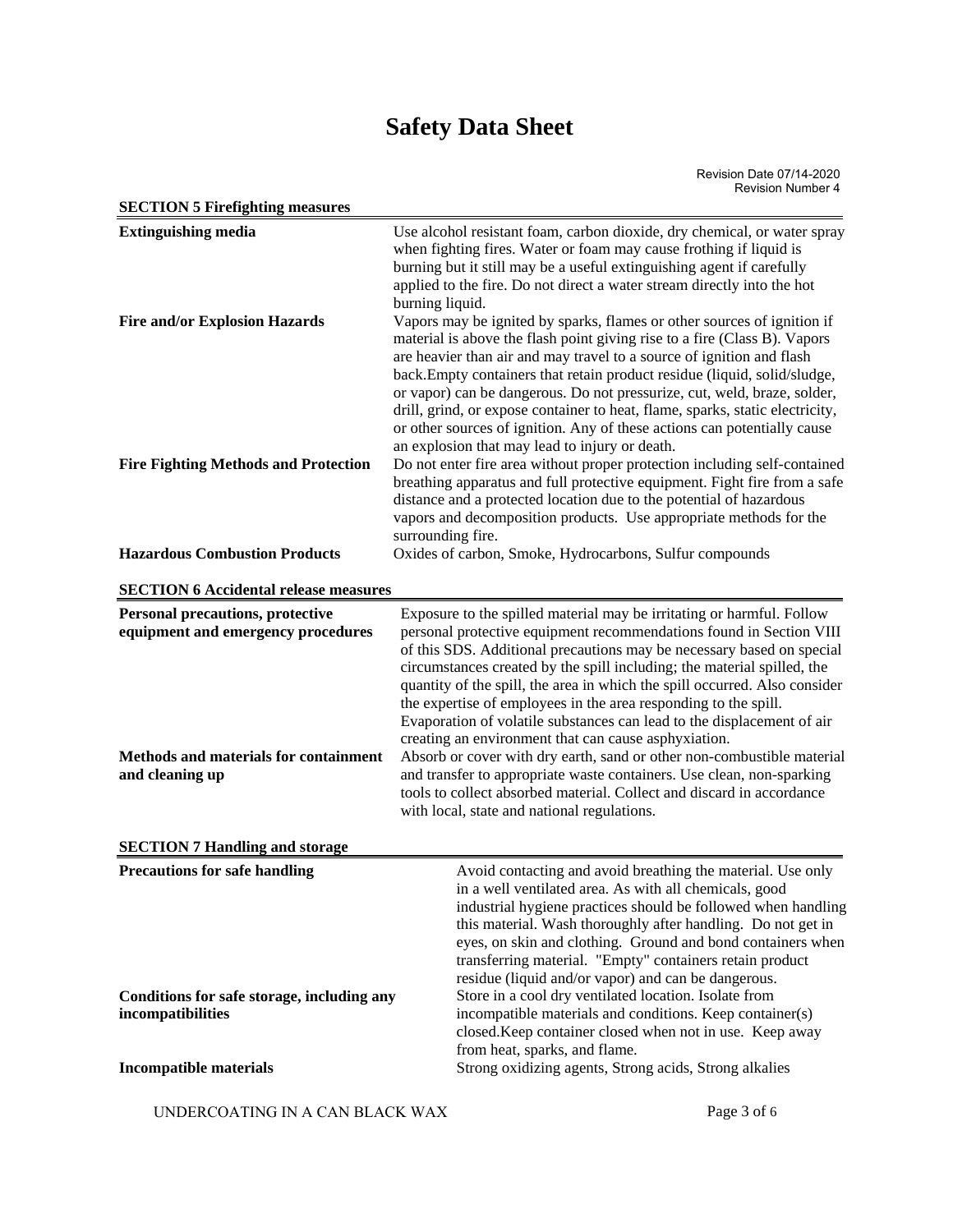Revision Date 07/14-2020 Revision Number 4

#### **SECTION 8 Exposure controls/personal protection**

| <b>Control parameters</b><br><b>Chemical Name</b> |                             | <b>ACGIH TLV</b>                                                                                                                                                                                                                                                                                                                                                                                                                                                                          | <b>ACGIH STEL</b> | <b>OSHA PEL</b> |  |
|---------------------------------------------------|-----------------------------|-------------------------------------------------------------------------------------------------------------------------------------------------------------------------------------------------------------------------------------------------------------------------------------------------------------------------------------------------------------------------------------------------------------------------------------------------------------------------------------------|-------------------|-----------------|--|
| Hydrotreated light distillate (Petroleum)         |                             | $100$ ppm                                                                                                                                                                                                                                                                                                                                                                                                                                                                                 |                   | $500$ ppm       |  |
| <b>Engineering Measures</b>                       |                             | Local exhaust ventilation or other engineering controls are normally required when<br>handling or using this product to avoid overexposure. Engineering controls must be<br>designed to meet the OSHA chemical specific standard in 29 CFR 1910. Use process                                                                                                                                                                                                                              |                   |                 |  |
| <b>Respiratory Protection</b>                     |                             | enclosures, local exhaust ventilation, or other engineering controls to control airborne<br>levels below recommended exposure limits<br>Proper ventilation (at a minimum) will be required when handling this product. Use<br>respirators (NIOSH approved) only if ventilation cannot be used to eliminate symptoms<br>or reduce the exposure to below acceptable levels. Follow a respiratory protection<br>program that meets 29 CFR 1910.134 and ANSI Z88.2 requirements whenever work |                   |                 |  |
| <b>Eye Protection</b>                             | Do not wear contact lenses. | place conditions warrant the use of a respirator.<br>Wear chemically resistant safety glasses with side shields when handling this product.                                                                                                                                                                                                                                                                                                                                               |                   |                 |  |
| <b>Skin Protection</b>                            |                             | Not normally considered a skin hazard. Where use of product can result in skin contact,<br>practice good personal hygiene and wear a barrier cream and/or impervious surgical<br>style gloves. Wash hands and other exposed areas with mild soap and water before<br>eating, drinking, and when leaving work.                                                                                                                                                                             |                   |                 |  |
| <b>Gloves</b>                                     | Chemically resistant gloves |                                                                                                                                                                                                                                                                                                                                                                                                                                                                                           |                   |                 |  |

### **SECTION 9 Physical and chemical properties (Typical, not specification)**

| <b>Physical State</b>                      | Liquid            |
|--------------------------------------------|-------------------|
| Color                                      | <b>Black</b>      |
| Odor                                       | Solvent Odor      |
| <b>Odor Threshold</b>                      | No data available |
| pH                                         | No data available |
| Melting Point, <sup>o</sup> C              | No data available |
| <b>Boiling Point, °C</b>                   | No data available |
| <b>Flash Point</b>                         | 105.8 °F(41 °C)   |
| <b>Evaporation Rate</b>                    | No data available |
| <b>Flammability (Solid, Gas)</b>           | No data available |
| Lower Flammable/Explosive Limit,           | No data available |
| $%$ in air                                 |                   |
| Upper Flammable/Explosive Limit,           | No data available |
| $%$ in air                                 |                   |
| <b>Vapor Pressure</b>                      | 2 mmHg            |
| <b>Vapor Density</b>                       | $>1$ (Air=1)      |
| Specific Gravity @ 25°C                    | 0.89              |
| <b>Solubility in Water</b>                 | Negligible; 0-1%  |
| <b>Octanol/Water Partition Coefficient</b> | No data available |
| <b>Autoignition Temperature</b>            | No data available |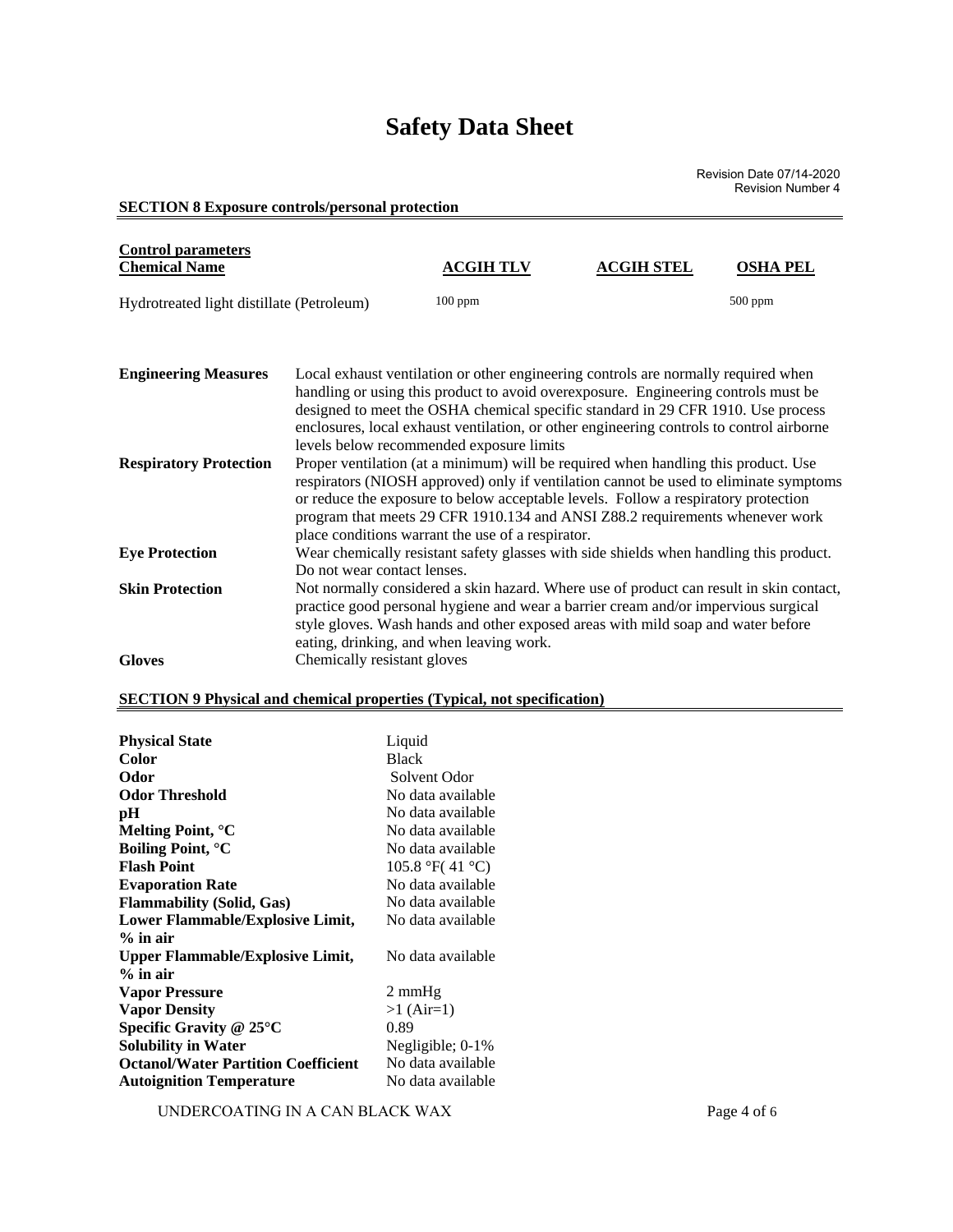Revision Date 07/14-2020 Revision Number 4

| $600 - 900 cP$<br><b>Viscosity</b><br>Volatiles, % by weight<br>62<br>VOC, lb/gal<br>4.7<br>VOC, grams/liter<br>563.8<br><b>SECTION 10 Stability and reactivity</b><br><b>Chemical stability</b><br>Stable under normal conditions. Hazardous polymerization<br>will not occur.<br>Under normal conditions of storage and use, hazardous<br><b>Possibility of hazardous reactions</b><br>reactions will not occur.<br>Contamination. Elevated temperatures.<br><b>Conditions to avoid</b><br><b>Incompatible materials</b><br>Strong oxidizing agents, Strong acids, Strong alkalies<br><b>Hazardous decomposition products</b><br>Decomposition and hazardous decomposition products are<br>unlikely.<br><b>SECTION 11 Toxicological information</b><br><b>Likely Routes of Entry</b><br>Inhalation, Skin contact, Eye contact<br><b>Target Organs Potentially Affected by Exposure</b><br>Central Nervous System<br><b>Chemical Interactions That Change Toxicity</b><br>No chemical interaction known to affect toxicity.<br>Skin contact may aggravate existing skin disease, Respiratory<br><b>Medical Conditions Aggravated</b><br>disease including asthma and bronchitis<br><b>Immediate (Acute) Health Effects by Route of Exposure</b><br><b>Inhalation Irritation</b><br>Can cause moderate respiratory irritation, dizziness, weakness, fatigue, nausea and<br>headache. Other possible symptoms include; wheezing and coughing due to pulmonary<br>edema (fluid build-up in lungs). Harmful! Can cause severe irritation or burns and lung<br>inflammation. Central nervous system effects such as dizziness, weakness, fatigue,<br>nausea, headache, and unconsciousness are possible. Other possible symptoms include;<br>wheezing and coughing due to pulmonary edema (fluid build-up in lungs).<br><b>Skin Contact</b><br>Can cause minor skin irritation, defatting, and dermatitis.<br><b>Eye Contact</b><br>Can cause moderate irritation, tearing and reddening, but not likely to permanently injure<br>eye tissue.<br><b>Ingestion Irritation</b><br>Irritating to mouth, throat, and stomach. Can cause abdominal discomfort, nausea,<br>vomiting and diarrhea. Aspiration of material into the lungs can cause chemical<br>pneumonitis which can be fatal.<br>Harmful if swallowed.<br><b>Ingestion Toxicity</b> |
|-------------------------------------------------------------------------------------------------------------------------------------------------------------------------------------------------------------------------------------------------------------------------------------------------------------------------------------------------------------------------------------------------------------------------------------------------------------------------------------------------------------------------------------------------------------------------------------------------------------------------------------------------------------------------------------------------------------------------------------------------------------------------------------------------------------------------------------------------------------------------------------------------------------------------------------------------------------------------------------------------------------------------------------------------------------------------------------------------------------------------------------------------------------------------------------------------------------------------------------------------------------------------------------------------------------------------------------------------------------------------------------------------------------------------------------------------------------------------------------------------------------------------------------------------------------------------------------------------------------------------------------------------------------------------------------------------------------------------------------------------------------------------------------------------------------------------------------------------------------------------------------------------------------------------------------------------------------------------------------------------------------------------------------------------------------------------------------------------------------------------------------------------------------------------------------------------------------------------------------------------------------------------------------------------------------------------------------------|
|                                                                                                                                                                                                                                                                                                                                                                                                                                                                                                                                                                                                                                                                                                                                                                                                                                                                                                                                                                                                                                                                                                                                                                                                                                                                                                                                                                                                                                                                                                                                                                                                                                                                                                                                                                                                                                                                                                                                                                                                                                                                                                                                                                                                                                                                                                                                           |
|                                                                                                                                                                                                                                                                                                                                                                                                                                                                                                                                                                                                                                                                                                                                                                                                                                                                                                                                                                                                                                                                                                                                                                                                                                                                                                                                                                                                                                                                                                                                                                                                                                                                                                                                                                                                                                                                                                                                                                                                                                                                                                                                                                                                                                                                                                                                           |
|                                                                                                                                                                                                                                                                                                                                                                                                                                                                                                                                                                                                                                                                                                                                                                                                                                                                                                                                                                                                                                                                                                                                                                                                                                                                                                                                                                                                                                                                                                                                                                                                                                                                                                                                                                                                                                                                                                                                                                                                                                                                                                                                                                                                                                                                                                                                           |
|                                                                                                                                                                                                                                                                                                                                                                                                                                                                                                                                                                                                                                                                                                                                                                                                                                                                                                                                                                                                                                                                                                                                                                                                                                                                                                                                                                                                                                                                                                                                                                                                                                                                                                                                                                                                                                                                                                                                                                                                                                                                                                                                                                                                                                                                                                                                           |
|                                                                                                                                                                                                                                                                                                                                                                                                                                                                                                                                                                                                                                                                                                                                                                                                                                                                                                                                                                                                                                                                                                                                                                                                                                                                                                                                                                                                                                                                                                                                                                                                                                                                                                                                                                                                                                                                                                                                                                                                                                                                                                                                                                                                                                                                                                                                           |
|                                                                                                                                                                                                                                                                                                                                                                                                                                                                                                                                                                                                                                                                                                                                                                                                                                                                                                                                                                                                                                                                                                                                                                                                                                                                                                                                                                                                                                                                                                                                                                                                                                                                                                                                                                                                                                                                                                                                                                                                                                                                                                                                                                                                                                                                                                                                           |
|                                                                                                                                                                                                                                                                                                                                                                                                                                                                                                                                                                                                                                                                                                                                                                                                                                                                                                                                                                                                                                                                                                                                                                                                                                                                                                                                                                                                                                                                                                                                                                                                                                                                                                                                                                                                                                                                                                                                                                                                                                                                                                                                                                                                                                                                                                                                           |
|                                                                                                                                                                                                                                                                                                                                                                                                                                                                                                                                                                                                                                                                                                                                                                                                                                                                                                                                                                                                                                                                                                                                                                                                                                                                                                                                                                                                                                                                                                                                                                                                                                                                                                                                                                                                                                                                                                                                                                                                                                                                                                                                                                                                                                                                                                                                           |
|                                                                                                                                                                                                                                                                                                                                                                                                                                                                                                                                                                                                                                                                                                                                                                                                                                                                                                                                                                                                                                                                                                                                                                                                                                                                                                                                                                                                                                                                                                                                                                                                                                                                                                                                                                                                                                                                                                                                                                                                                                                                                                                                                                                                                                                                                                                                           |
|                                                                                                                                                                                                                                                                                                                                                                                                                                                                                                                                                                                                                                                                                                                                                                                                                                                                                                                                                                                                                                                                                                                                                                                                                                                                                                                                                                                                                                                                                                                                                                                                                                                                                                                                                                                                                                                                                                                                                                                                                                                                                                                                                                                                                                                                                                                                           |
|                                                                                                                                                                                                                                                                                                                                                                                                                                                                                                                                                                                                                                                                                                                                                                                                                                                                                                                                                                                                                                                                                                                                                                                                                                                                                                                                                                                                                                                                                                                                                                                                                                                                                                                                                                                                                                                                                                                                                                                                                                                                                                                                                                                                                                                                                                                                           |
|                                                                                                                                                                                                                                                                                                                                                                                                                                                                                                                                                                                                                                                                                                                                                                                                                                                                                                                                                                                                                                                                                                                                                                                                                                                                                                                                                                                                                                                                                                                                                                                                                                                                                                                                                                                                                                                                                                                                                                                                                                                                                                                                                                                                                                                                                                                                           |
|                                                                                                                                                                                                                                                                                                                                                                                                                                                                                                                                                                                                                                                                                                                                                                                                                                                                                                                                                                                                                                                                                                                                                                                                                                                                                                                                                                                                                                                                                                                                                                                                                                                                                                                                                                                                                                                                                                                                                                                                                                                                                                                                                                                                                                                                                                                                           |
|                                                                                                                                                                                                                                                                                                                                                                                                                                                                                                                                                                                                                                                                                                                                                                                                                                                                                                                                                                                                                                                                                                                                                                                                                                                                                                                                                                                                                                                                                                                                                                                                                                                                                                                                                                                                                                                                                                                                                                                                                                                                                                                                                                                                                                                                                                                                           |
|                                                                                                                                                                                                                                                                                                                                                                                                                                                                                                                                                                                                                                                                                                                                                                                                                                                                                                                                                                                                                                                                                                                                                                                                                                                                                                                                                                                                                                                                                                                                                                                                                                                                                                                                                                                                                                                                                                                                                                                                                                                                                                                                                                                                                                                                                                                                           |
|                                                                                                                                                                                                                                                                                                                                                                                                                                                                                                                                                                                                                                                                                                                                                                                                                                                                                                                                                                                                                                                                                                                                                                                                                                                                                                                                                                                                                                                                                                                                                                                                                                                                                                                                                                                                                                                                                                                                                                                                                                                                                                                                                                                                                                                                                                                                           |
|                                                                                                                                                                                                                                                                                                                                                                                                                                                                                                                                                                                                                                                                                                                                                                                                                                                                                                                                                                                                                                                                                                                                                                                                                                                                                                                                                                                                                                                                                                                                                                                                                                                                                                                                                                                                                                                                                                                                                                                                                                                                                                                                                                                                                                                                                                                                           |
|                                                                                                                                                                                                                                                                                                                                                                                                                                                                                                                                                                                                                                                                                                                                                                                                                                                                                                                                                                                                                                                                                                                                                                                                                                                                                                                                                                                                                                                                                                                                                                                                                                                                                                                                                                                                                                                                                                                                                                                                                                                                                                                                                                                                                                                                                                                                           |
|                                                                                                                                                                                                                                                                                                                                                                                                                                                                                                                                                                                                                                                                                                                                                                                                                                                                                                                                                                                                                                                                                                                                                                                                                                                                                                                                                                                                                                                                                                                                                                                                                                                                                                                                                                                                                                                                                                                                                                                                                                                                                                                                                                                                                                                                                                                                           |
|                                                                                                                                                                                                                                                                                                                                                                                                                                                                                                                                                                                                                                                                                                                                                                                                                                                                                                                                                                                                                                                                                                                                                                                                                                                                                                                                                                                                                                                                                                                                                                                                                                                                                                                                                                                                                                                                                                                                                                                                                                                                                                                                                                                                                                                                                                                                           |
|                                                                                                                                                                                                                                                                                                                                                                                                                                                                                                                                                                                                                                                                                                                                                                                                                                                                                                                                                                                                                                                                                                                                                                                                                                                                                                                                                                                                                                                                                                                                                                                                                                                                                                                                                                                                                                                                                                                                                                                                                                                                                                                                                                                                                                                                                                                                           |
|                                                                                                                                                                                                                                                                                                                                                                                                                                                                                                                                                                                                                                                                                                                                                                                                                                                                                                                                                                                                                                                                                                                                                                                                                                                                                                                                                                                                                                                                                                                                                                                                                                                                                                                                                                                                                                                                                                                                                                                                                                                                                                                                                                                                                                                                                                                                           |
|                                                                                                                                                                                                                                                                                                                                                                                                                                                                                                                                                                                                                                                                                                                                                                                                                                                                                                                                                                                                                                                                                                                                                                                                                                                                                                                                                                                                                                                                                                                                                                                                                                                                                                                                                                                                                                                                                                                                                                                                                                                                                                                                                                                                                                                                                                                                           |
|                                                                                                                                                                                                                                                                                                                                                                                                                                                                                                                                                                                                                                                                                                                                                                                                                                                                                                                                                                                                                                                                                                                                                                                                                                                                                                                                                                                                                                                                                                                                                                                                                                                                                                                                                                                                                                                                                                                                                                                                                                                                                                                                                                                                                                                                                                                                           |
|                                                                                                                                                                                                                                                                                                                                                                                                                                                                                                                                                                                                                                                                                                                                                                                                                                                                                                                                                                                                                                                                                                                                                                                                                                                                                                                                                                                                                                                                                                                                                                                                                                                                                                                                                                                                                                                                                                                                                                                                                                                                                                                                                                                                                                                                                                                                           |
|                                                                                                                                                                                                                                                                                                                                                                                                                                                                                                                                                                                                                                                                                                                                                                                                                                                                                                                                                                                                                                                                                                                                                                                                                                                                                                                                                                                                                                                                                                                                                                                                                                                                                                                                                                                                                                                                                                                                                                                                                                                                                                                                                                                                                                                                                                                                           |
|                                                                                                                                                                                                                                                                                                                                                                                                                                                                                                                                                                                                                                                                                                                                                                                                                                                                                                                                                                                                                                                                                                                                                                                                                                                                                                                                                                                                                                                                                                                                                                                                                                                                                                                                                                                                                                                                                                                                                                                                                                                                                                                                                                                                                                                                                                                                           |
|                                                                                                                                                                                                                                                                                                                                                                                                                                                                                                                                                                                                                                                                                                                                                                                                                                                                                                                                                                                                                                                                                                                                                                                                                                                                                                                                                                                                                                                                                                                                                                                                                                                                                                                                                                                                                                                                                                                                                                                                                                                                                                                                                                                                                                                                                                                                           |
|                                                                                                                                                                                                                                                                                                                                                                                                                                                                                                                                                                                                                                                                                                                                                                                                                                                                                                                                                                                                                                                                                                                                                                                                                                                                                                                                                                                                                                                                                                                                                                                                                                                                                                                                                                                                                                                                                                                                                                                                                                                                                                                                                                                                                                                                                                                                           |
|                                                                                                                                                                                                                                                                                                                                                                                                                                                                                                                                                                                                                                                                                                                                                                                                                                                                                                                                                                                                                                                                                                                                                                                                                                                                                                                                                                                                                                                                                                                                                                                                                                                                                                                                                                                                                                                                                                                                                                                                                                                                                                                                                                                                                                                                                                                                           |
|                                                                                                                                                                                                                                                                                                                                                                                                                                                                                                                                                                                                                                                                                                                                                                                                                                                                                                                                                                                                                                                                                                                                                                                                                                                                                                                                                                                                                                                                                                                                                                                                                                                                                                                                                                                                                                                                                                                                                                                                                                                                                                                                                                                                                                                                                                                                           |
|                                                                                                                                                                                                                                                                                                                                                                                                                                                                                                                                                                                                                                                                                                                                                                                                                                                                                                                                                                                                                                                                                                                                                                                                                                                                                                                                                                                                                                                                                                                                                                                                                                                                                                                                                                                                                                                                                                                                                                                                                                                                                                                                                                                                                                                                                                                                           |
|                                                                                                                                                                                                                                                                                                                                                                                                                                                                                                                                                                                                                                                                                                                                                                                                                                                                                                                                                                                                                                                                                                                                                                                                                                                                                                                                                                                                                                                                                                                                                                                                                                                                                                                                                                                                                                                                                                                                                                                                                                                                                                                                                                                                                                                                                                                                           |
|                                                                                                                                                                                                                                                                                                                                                                                                                                                                                                                                                                                                                                                                                                                                                                                                                                                                                                                                                                                                                                                                                                                                                                                                                                                                                                                                                                                                                                                                                                                                                                                                                                                                                                                                                                                                                                                                                                                                                                                                                                                                                                                                                                                                                                                                                                                                           |
|                                                                                                                                                                                                                                                                                                                                                                                                                                                                                                                                                                                                                                                                                                                                                                                                                                                                                                                                                                                                                                                                                                                                                                                                                                                                                                                                                                                                                                                                                                                                                                                                                                                                                                                                                                                                                                                                                                                                                                                                                                                                                                                                                                                                                                                                                                                                           |
|                                                                                                                                                                                                                                                                                                                                                                                                                                                                                                                                                                                                                                                                                                                                                                                                                                                                                                                                                                                                                                                                                                                                                                                                                                                                                                                                                                                                                                                                                                                                                                                                                                                                                                                                                                                                                                                                                                                                                                                                                                                                                                                                                                                                                                                                                                                                           |
|                                                                                                                                                                                                                                                                                                                                                                                                                                                                                                                                                                                                                                                                                                                                                                                                                                                                                                                                                                                                                                                                                                                                                                                                                                                                                                                                                                                                                                                                                                                                                                                                                                                                                                                                                                                                                                                                                                                                                                                                                                                                                                                                                                                                                                                                                                                                           |
| <b>Long-Term (Chronic) Health Effects</b>                                                                                                                                                                                                                                                                                                                                                                                                                                                                                                                                                                                                                                                                                                                                                                                                                                                                                                                                                                                                                                                                                                                                                                                                                                                                                                                                                                                                                                                                                                                                                                                                                                                                                                                                                                                                                                                                                                                                                                                                                                                                                                                                                                                                                                                                                                 |
|                                                                                                                                                                                                                                                                                                                                                                                                                                                                                                                                                                                                                                                                                                                                                                                                                                                                                                                                                                                                                                                                                                                                                                                                                                                                                                                                                                                                                                                                                                                                                                                                                                                                                                                                                                                                                                                                                                                                                                                                                                                                                                                                                                                                                                                                                                                                           |
|                                                                                                                                                                                                                                                                                                                                                                                                                                                                                                                                                                                                                                                                                                                                                                                                                                                                                                                                                                                                                                                                                                                                                                                                                                                                                                                                                                                                                                                                                                                                                                                                                                                                                                                                                                                                                                                                                                                                                                                                                                                                                                                                                                                                                                                                                                                                           |
| Carcinogenicity<br>Not listed by ACGIH, IARC, NIOSH, NTP OR OSHA.                                                                                                                                                                                                                                                                                                                                                                                                                                                                                                                                                                                                                                                                                                                                                                                                                                                                                                                                                                                                                                                                                                                                                                                                                                                                                                                                                                                                                                                                                                                                                                                                                                                                                                                                                                                                                                                                                                                                                                                                                                                                                                                                                                                                                                                                         |
| <b>Inhalation</b><br>Upon prolonged and/or repeated exposure, can cause severe respiratory irritation,                                                                                                                                                                                                                                                                                                                                                                                                                                                                                                                                                                                                                                                                                                                                                                                                                                                                                                                                                                                                                                                                                                                                                                                                                                                                                                                                                                                                                                                                                                                                                                                                                                                                                                                                                                                                                                                                                                                                                                                                                                                                                                                                                                                                                                    |
| dizziness, weakness, fatigue, nausea, headache and possible unconsciousness.                                                                                                                                                                                                                                                                                                                                                                                                                                                                                                                                                                                                                                                                                                                                                                                                                                                                                                                                                                                                                                                                                                                                                                                                                                                                                                                                                                                                                                                                                                                                                                                                                                                                                                                                                                                                                                                                                                                                                                                                                                                                                                                                                                                                                                                              |
| Upon prolonged or repeated contact, can cause minor skin irritation, defatting, and<br><b>Skin Contact</b>                                                                                                                                                                                                                                                                                                                                                                                                                                                                                                                                                                                                                                                                                                                                                                                                                                                                                                                                                                                                                                                                                                                                                                                                                                                                                                                                                                                                                                                                                                                                                                                                                                                                                                                                                                                                                                                                                                                                                                                                                                                                                                                                                                                                                                |
| dermatitis.<br>Under normal industrial usage conditions, ingestion is highly unlikely.<br><b>Ingestion</b>                                                                                                                                                                                                                                                                                                                                                                                                                                                                                                                                                                                                                                                                                                                                                                                                                                                                                                                                                                                                                                                                                                                                                                                                                                                                                                                                                                                                                                                                                                                                                                                                                                                                                                                                                                                                                                                                                                                                                                                                                                                                                                                                                                                                                                |